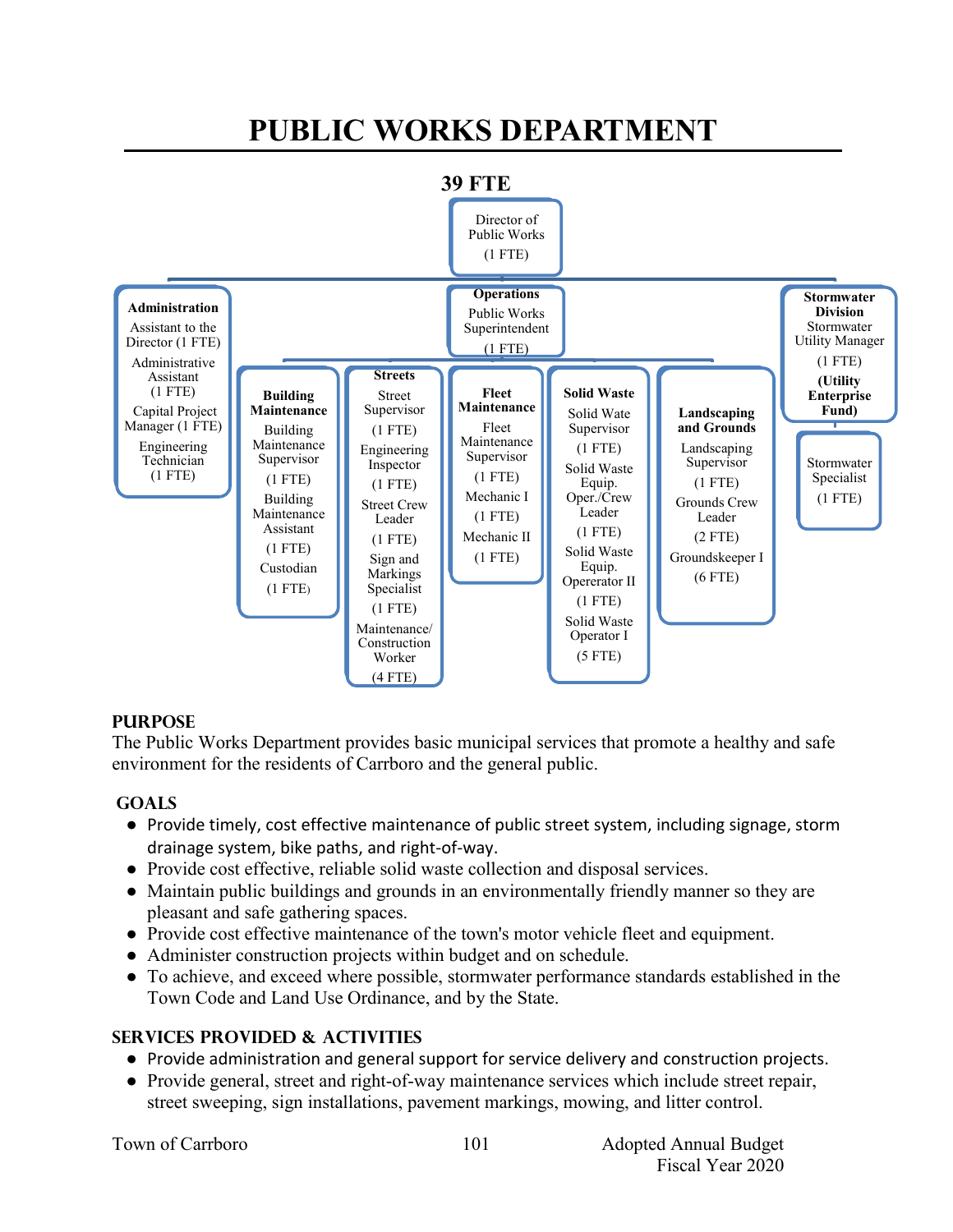- Responsible for inclement weather street maintenance, e.g. ice and snow removal, hurricane and other types of storm clean-up.
- Provide municipal solid waste collection to single family residences and multi-family units. Solid Waste collection is also provided to commercial users who elect to use the town's service. Yard waste collection and bulky waste collection is provided to single family residences.
- Provide building maintenance and repair for Town Hall, Century Center, Fire Station I and Fire Station II, Public Works, bus shelters, and park facilities.
- Manage cemetery operations which include selling and marking plots at the town's two cemeteries.
- Maintain and repair town vehicles and equipment. Maintenance activities include preventative maintenance and inspections.
- Beautify the town's parks and planting areas with landscaping and ornamental design.
- Provide annual loose leaf collection program.
- Provide park facility and ball field maintenance at the town's parks, and assist the Recreation and Parks Department with special annual events such as Carrboro and Independence Day celebrations, Halloween, and the Carrboro Music Festival.
- Provide construction monitoring and inspection of public improvements within private development projects.
- Provide stormwater services to the Town to address both the quality and quantity of stormwater within Town.
- Provide construction administration for Town projects; coordinate with other departments; assess needs; develop plans, approvals, and contracts; and finalize projects.

# **PREVOUS YEAR ACCOMPLISHMENTS**

- Provided routine municipal services solid waste collection, street and right-of-way maintenance, snow removal, mowing of town properties, tree trimming and removal, ball field preparation, loose leaf collection, facility maintenance, vehicle and equipment maintenance, and cemetery maintenance and burials.
- Provided support for special events within Town (Carrboro Day, Open Streets, Carrboro Music Festival, Holiday Parade, Carrboro 10K, Gallop and Gorge, 4th on the Fourth, St. Paul AME 5K Walk/Run, and Not So Normal Race).
- Completed necessary repairs and improved interior appearance of various facilities including Town Hall, Century Center, Public Works, Fire Station I, and Fire Station II.
- Completed upgrade to Town Commons to better accommodate Carrboro Farmers Market.
- Coordinated replacement of Town streetlights, leased from Duke Energy, with LED fixtures.
- Continue to upgrade light fixtures to LED, replacement of light switches with occupancy sensors in various facilities to reduce energy consumption, and replacement of bulbs that are on 24/7 fixtures.
- Purchased and installed two refillable water fountains (Public Works and Town Hall) allowing employees and visitors to minimize use of single-use plastic bottles and reduce energy consumption.
- Continue to look for ways to reduce fuel consumption. Monitor fuel savings with implementation of the hybrid solid waste vehicle and route analysis data from solid waste study.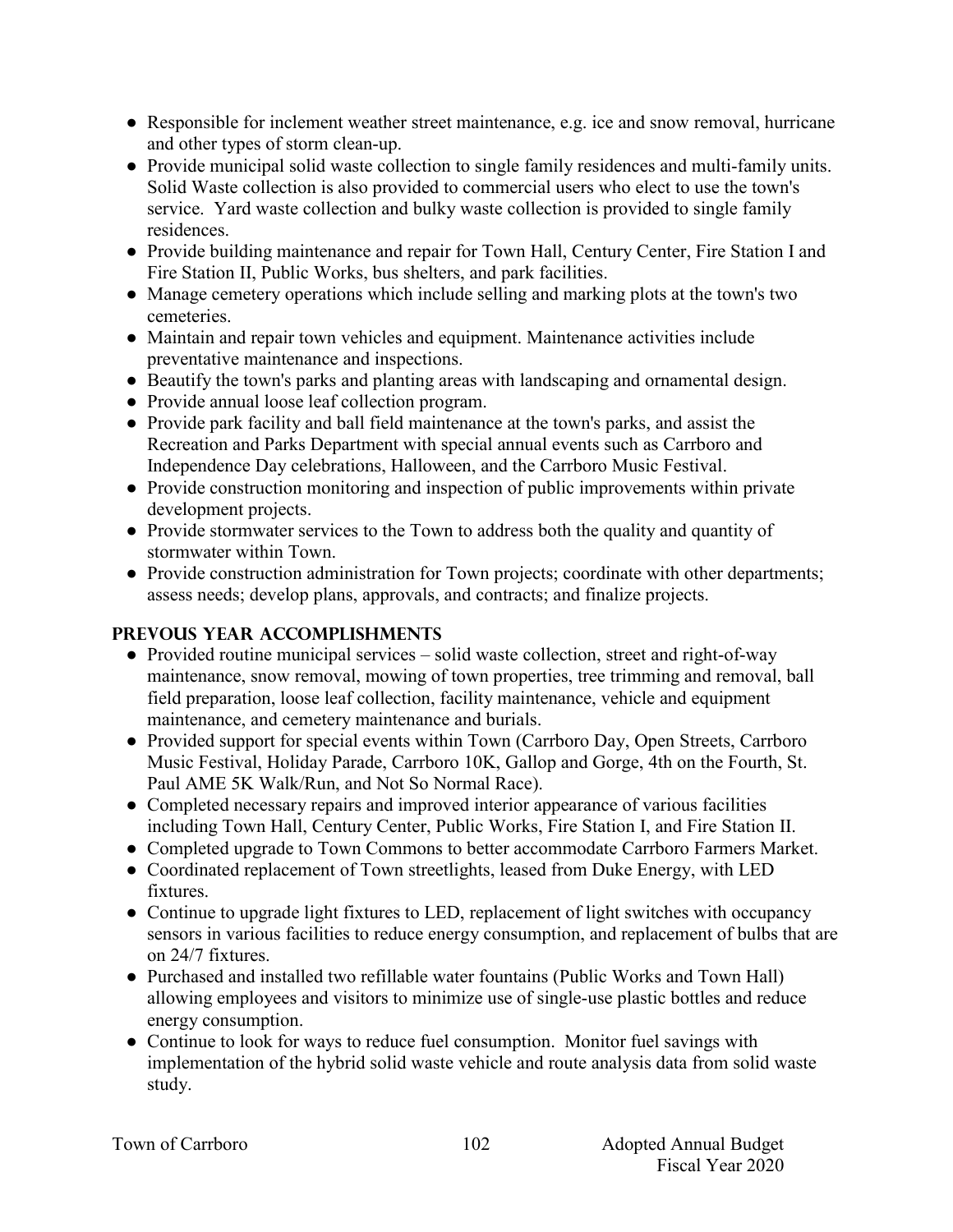- Continued leaf mulch pile configuration adjustments and oversight to be in compliance with DENR requirements.
- Carrboro re-certified as a Tree City USA for its 34<sup>rd</sup> year.
- Continued pollinator promoting vegetation plan, installing water wise, native, pollinator producing perennials as primary vegetation throughout Town properties.
- Continued implementation of invasive aquatic vegetation control in Anderson Park Pond.
- Continued pest management plan to control fire ants.
- Maintained and repaired Town vehicles and equipment.
- Signed and implemented inter-local recycling agreement.
- Enhanced service levels and efficiencies of existing operations by improving knowledge in and usage of already owned PubWorks software. Researched and selected new software, Dude Solutions.
- Hired new Public Works Superintendent and Assistant to Public Works Director.
- Evaluated current safety practices and implemented employee safety training and record keeping procedures.
- Cross training employees to respond to fluctuating workflows and staff shortages.
- Acquisition of compact tracker, loose leaf loader, and salt spreader to increase operational efficiencies.
- Provided planning, administration, and oversight support of Capital Improvement Projects (Rogers Road sidewalk, LED streetlight conversion, Public Works renovation, and various others)

# **UPCOMING FISCAL YEAR OBJECTIVES**

- Enhance service levels and efficiencies of existing operations by improving knowledge in and usage of Town's GIS capabilities. (Ex. Solid waste collection, loose leaf collection, mowing, street sweeping, street and ROW maintenance, street sign maintenance, building maintenance).
- Continue to provide Town services in the most efficient, safe, and quality manner including support for special events within Town.
- Continue to provide residents with esthetical pleasing and safe facilities.
- Improve and maintain existing infrastructure in order to protect Town's investments, including interior appearance of various facilities (wall repair, painting, and routine cleaning). Improve public infrastructure so that perception increases from B- to A)
- Incorporate energy and climate protection strategies, upgrades, work with Environmental Planner to identify other energy reducing projects.
- Continue replacement of T-12 bulbs with LED fixtures and replace light switches with occupancy sensors in various facilities to reduce energy consumption and replace bulbs that are on 24/7 fixtures.
- Evaluate, design, and implement recommendations from the Solid Waste Study including Every-Other-Week collection, and education and outreach. Continue to investigate food waste disposal options. Work with Orange County and the Solid Waste Advisory Group to identify other program.
- Administer contracts for bi-annual street resurfacing, sidewalk improvements, and pavement markings.
- Preform analysis of Town's unpaved roadways.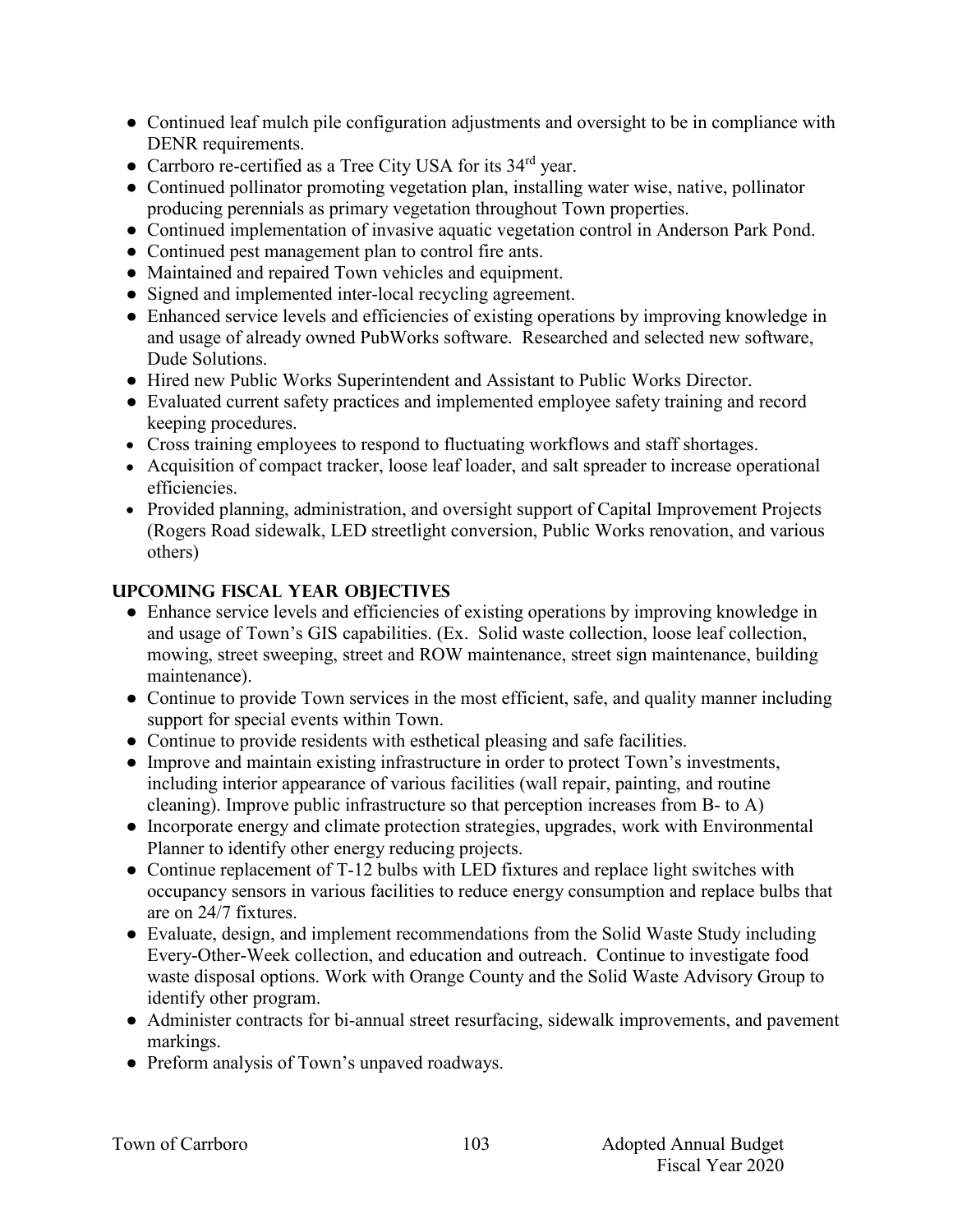- Continue to coordinate and provide support on Capital Improvement Projects for greenways, sidewalks, biking improvements, bus shelter replacement, and projects outlined in Space Needs Study.
- Acquire and implement use of new facility software allowing Public Works to provide more effective service, reduce costs, educate the public, and make well-informed decisions through better record keeping, reporting, and analyzing.
- Evaluate and revise existing policies to improve operational efficiencies including vehicle replacement, employee overtime, snow removal, and emergency operations.
- Further enhance on the job training and certifications of employees to better service Town's needs.
- Apply for and obtain funding for relocation of Public Works facility due to high risk location hazards. Continue to work with FEMA and other grant opportunities.

# **BOARD PRIORITIES**

Improve walkability and public transportation. Enhance and sustain quality of life.

# **OBJECTIVES**

- 1. Improve service levels of existing operations. (Ex. Solid waste collection, loose leaf collection, mowing, street sweeping, street and row maintenance, building maintenance).
- 2. Improve and maintain existing infrastructure in order to protect Town's investments,
- 3. Coordinate and provide support on Capital Improvement Projects for greenways, sidewalks, biking improvements, bus shelter replacement, and projects outlined in Space Needs Study.
- 4. Collect energy data to assure efficiencies for Century Center mechanical upgrades and LED street lights.
- 5. Continue to change out lighting fixtures to LED in various facilities to reduce energy consumption.
- 6. Design and implement alternative solid waste collection pilots based on results from solid waste study.
- 7. Administer bi-annual street resurfacing project.
- 8. Implement use of new leaf loader to reduce costs for loose leaf collection program.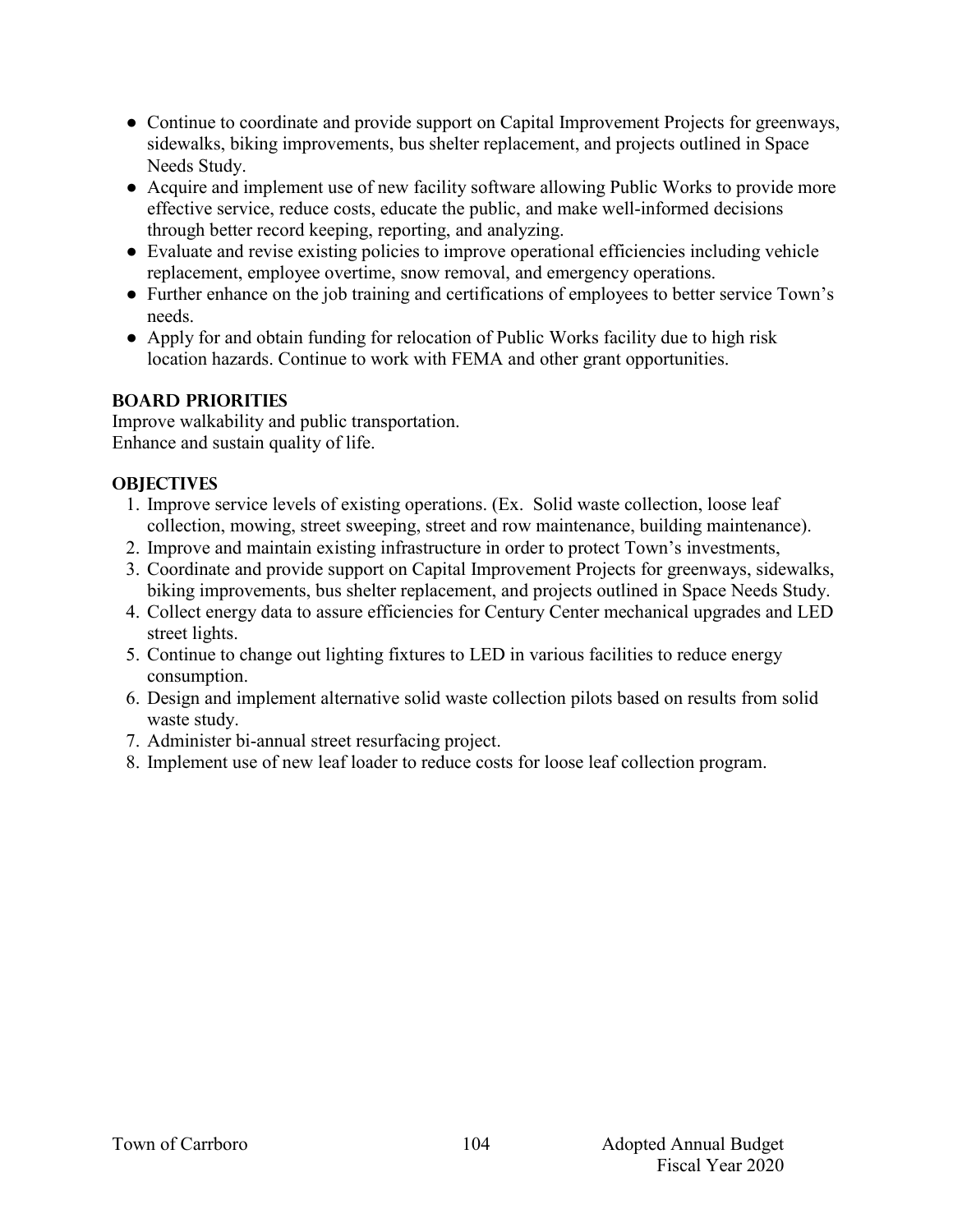## **PERFORMANCE MEASURES**

|                                                                                   | FY2016-17<br><b>ACTUAL</b> | <b>FY2017-18</b><br><b>ACTUAL</b> | FY 2018-19<br><b>ESTIMATED</b> | FY 2019-20<br><b>PROJECTED</b> |
|-----------------------------------------------------------------------------------|----------------------------|-----------------------------------|--------------------------------|--------------------------------|
| # of Construction Contracts<br>Administered                                       |                            | 2                                 | 3                              | 5                              |
| Miles of Road Maintained                                                          | 47.40                      | 47.40                             | 47.40                          | 48.90                          |
| # of Rollout Containers                                                           | 4,400                      | 4,450                             | 4,480                          | 4,530                          |
| Square feet of Building Space<br>Maintained                                       | 61,317                     | 61,317                            | 61,317                         | 61,317                         |
| Cost of Centerline Mile<br>Resurfaced (every 2 yrs.)                              | \$0                        | \$395,460                         | \$0                            | \$600,000                      |
| Refuse Tons per 1,000<br>Population (all sources)                                 | 327                        | 312                               | 329                            | 345                            |
| Century Center Energy Cost<br>Reductions<br>$($$ Spent $)$                        | \$40,176                   | \$34,490                          | \$35,116                       | \$34,000                       |
| Solid waste mileage reduction<br>tracker (Residential mileage<br>driven/customer) | 8.13                       | 7.40                              | 6.90                           | 6.50                           |

# **Department Budget Summary**

# **Budget summary for public works**

|                       | 2017-18<br><b>Actual</b> | 2018-19<br><b>Adopted</b><br><b>Budget</b> | FY 2019-20<br><b>Adopted</b><br><b>Budget</b> | <b>Pct Change</b> |
|-----------------------|--------------------------|--------------------------------------------|-----------------------------------------------|-------------------|
| Personnel             | 1,683,030                | 2,130,411                                  | 2,445,218                                     | 14.8%             |
| <b>Operating</b>      | 1,421,533                | 1,569,801                                  | 1,501,151                                     | $-4.4\%$          |
| <b>Capital Outlay</b> | 466,573                  | 5,000                                      | 25,000                                        | 400.0%            |
| TOTAL                 | \$3,571,136              | \$3,705,212                                | \$3,971,369                                   | $7.2\%$           |

#### **CHANGES IN BUDGET FROM PRIOR YEAR ADOPTED BUDGET:**

Personnel services increased due to the addition of another Groundskeeper I position and an Engineering Technician position. Operating expenses decreased due to a variety of reasons noted in the division level summaries.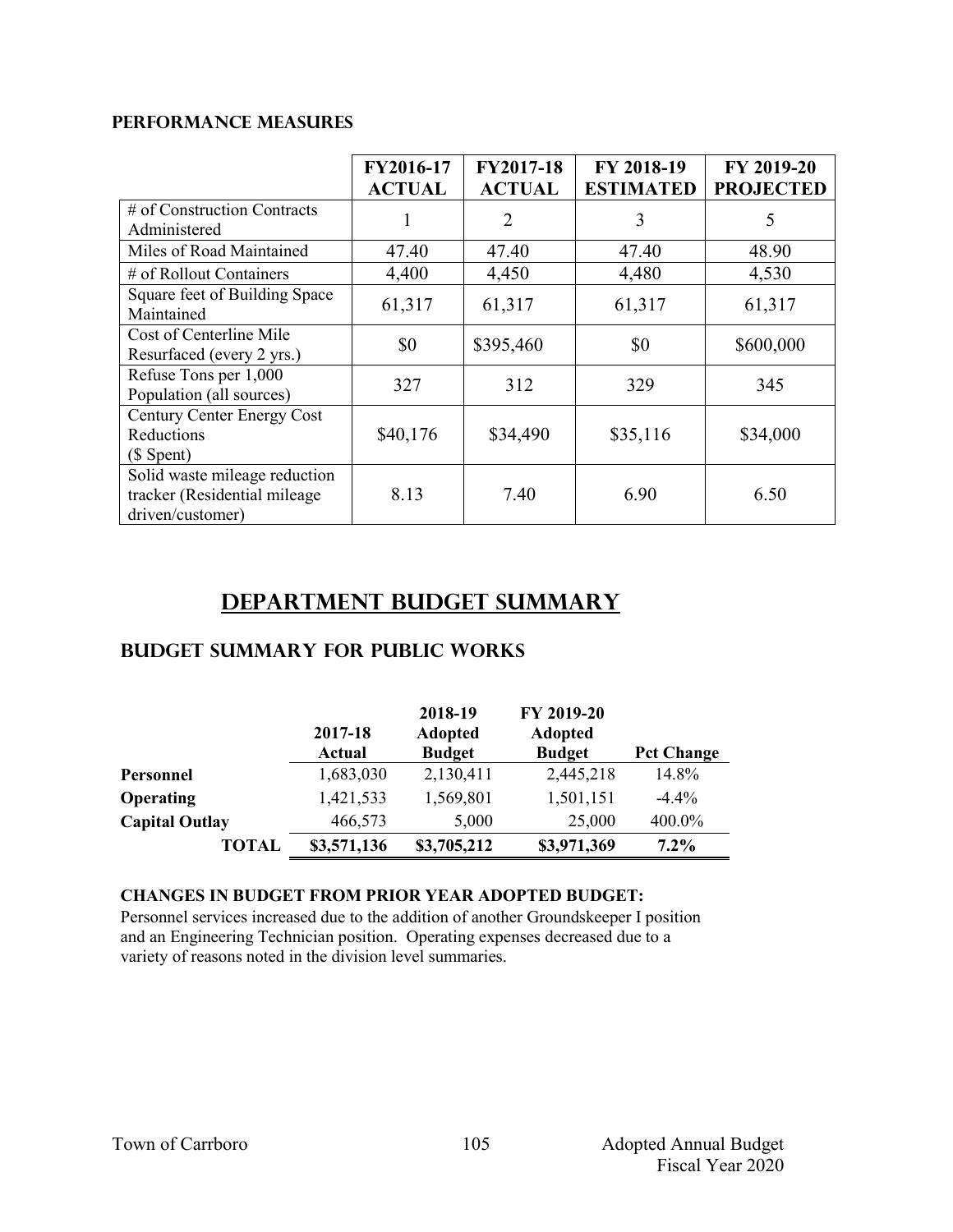# **Division Level Summaries**

|                       | 2017-18<br>Actual | 2018-19<br><b>Adopted</b><br><b>Budget</b> | FY 2019-20<br><b>Adopted</b><br><b>Budget</b> | <b>Pct Change</b> |
|-----------------------|-------------------|--------------------------------------------|-----------------------------------------------|-------------------|
| Personnel             | 236,021           | 370,110                                    | 489,615                                       | 32.3%             |
| <b>Operating</b>      | 53,157            | 38,750                                     | 43,900                                        | 13.3%             |
| <b>Capital Outlay</b> |                   |                                            | 0                                             | #DIV/0!           |
| TOTAL                 | \$289,178         | \$408,860                                  | \$533,515                                     | 30.5%             |

# **Budget summary for public works supervision**

### **CHANGES IN BUDGET FROM PRIOR YEAR ADOPTED BUDGET:**

Increase in Personnel costs due to salary and insurance adjustments, and the addition of an Engineering Technician.

# **Budget summary for public works streets**

|                       | 2017-18<br><b>Actual</b> | 2018-19<br><b>Adopted</b><br><b>Budget</b> | FY 2019-20<br><b>Adopted</b><br><b>Budget</b> | <b>Pct Change</b> |
|-----------------------|--------------------------|--------------------------------------------|-----------------------------------------------|-------------------|
| Personnel             | 345,375                  | 508,633                                    | 553,900                                       | 8.9%              |
| <b>Operating</b>      | 423,375                  | 413,050                                    | 377,850                                       | $-8.5\%$          |
| <b>Capital Outlay</b> | 455,275                  | 5,000                                      | 25,000                                        | 400.0%            |
| <b>TOTAL</b>          | \$1,224,025              | \$926,683                                  | \$956,750                                     | 3.2%              |

#### **CHANGES IN BUDGET FROM PRIOR YEAR ADOPTED BUDGET:**

Increase in Personnel costs due to salary and insurance adjustments. Operating expenses decreased in contractual services due to the elimination of the snow removal contract which will now be done in house. Capital Outlay increased for the purchase of a brine sprayer and snowplow blades.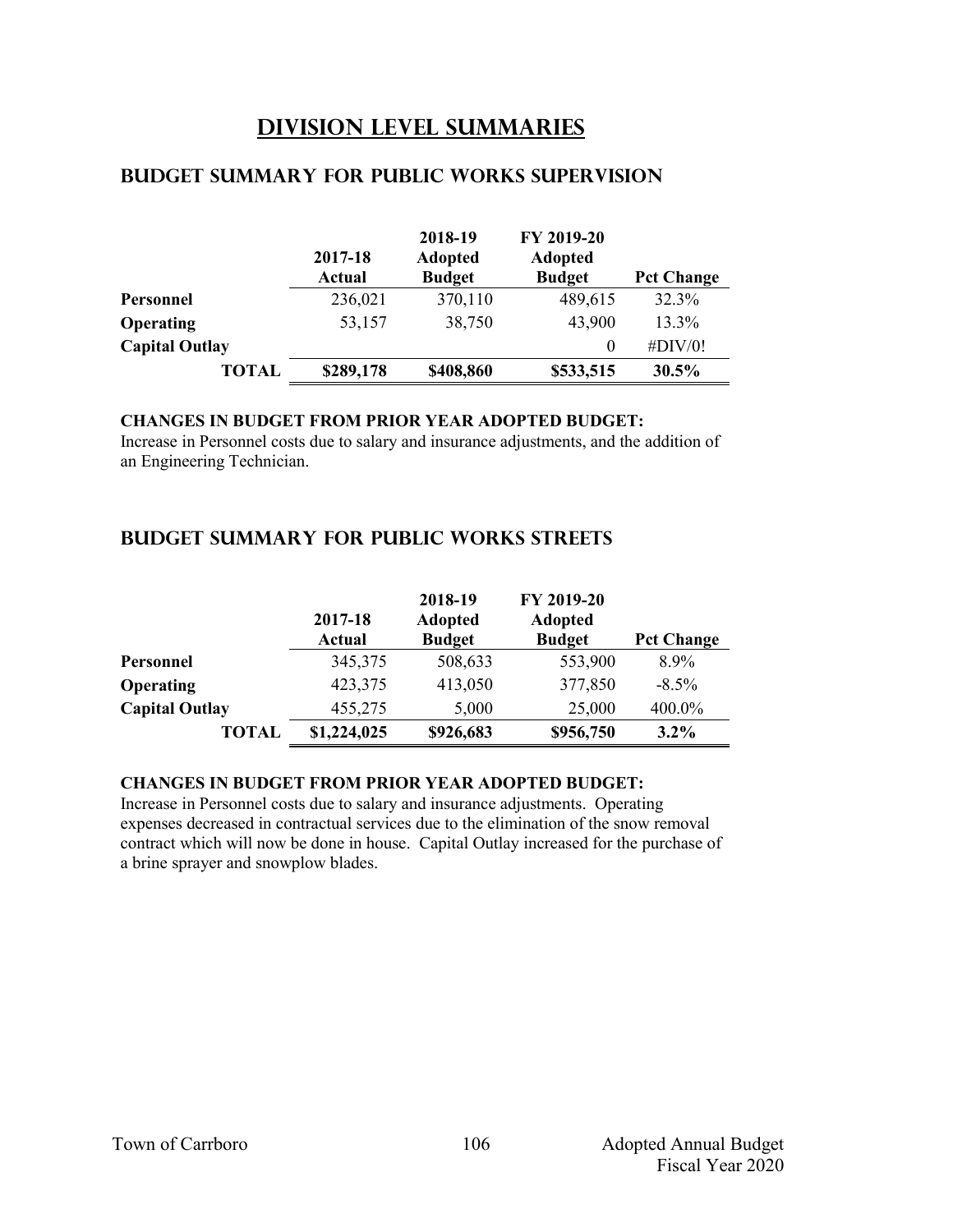#### **2017-18 Actual 2018-19 Adopted Budget FY 2019-20 Adopted Budget Pct Change Personnel** 386,019 444,658 485,667 9.2% **Operating** 449,130 468,772 496,897 6.0% **Capital Outlay** 0 #DIV/0! **TOTAL \$835,149 \$913,430 \$982,564 7.6%**

# **Budget summary for public works solid waste**

## **CHANGES IN BUDGET FROM PRIOR YEAR ADOPTED BUDGET:**

Increase in Personnel costs due to salary and insurance adjustments. Operating expenses increased primarily due to landfill fees.

# **Budget summary for public works central services**

|                       | 2017-18<br>Actual | 2018-19<br><b>Adopted</b><br><b>Budget</b> | FY 2019-20<br><b>Adopted</b><br><b>Budget</b> | <b>Pct Change</b> |
|-----------------------|-------------------|--------------------------------------------|-----------------------------------------------|-------------------|
| Personnel             | 190,649           | 190,109                                    | 200,306                                       | 5.4%              |
| Operating             | 235,836           | 332,155                                    | 310,460                                       | $-6.5\%$          |
| <b>Capital Outlay</b> |                   |                                            | 0                                             | #DIV/0!           |
| <b>TOTAL</b>          | \$426,485         | \$522,264                                  | \$510,766                                     | $-2.2\%$          |

# **CHANGES IN BUDGET FROM PRIOR YEAR ADOPTED BUDGET:**

Increase in Personnel costs due to salary and insurance adjustments. Operating expenses decreased in utilities and departmental supplies.